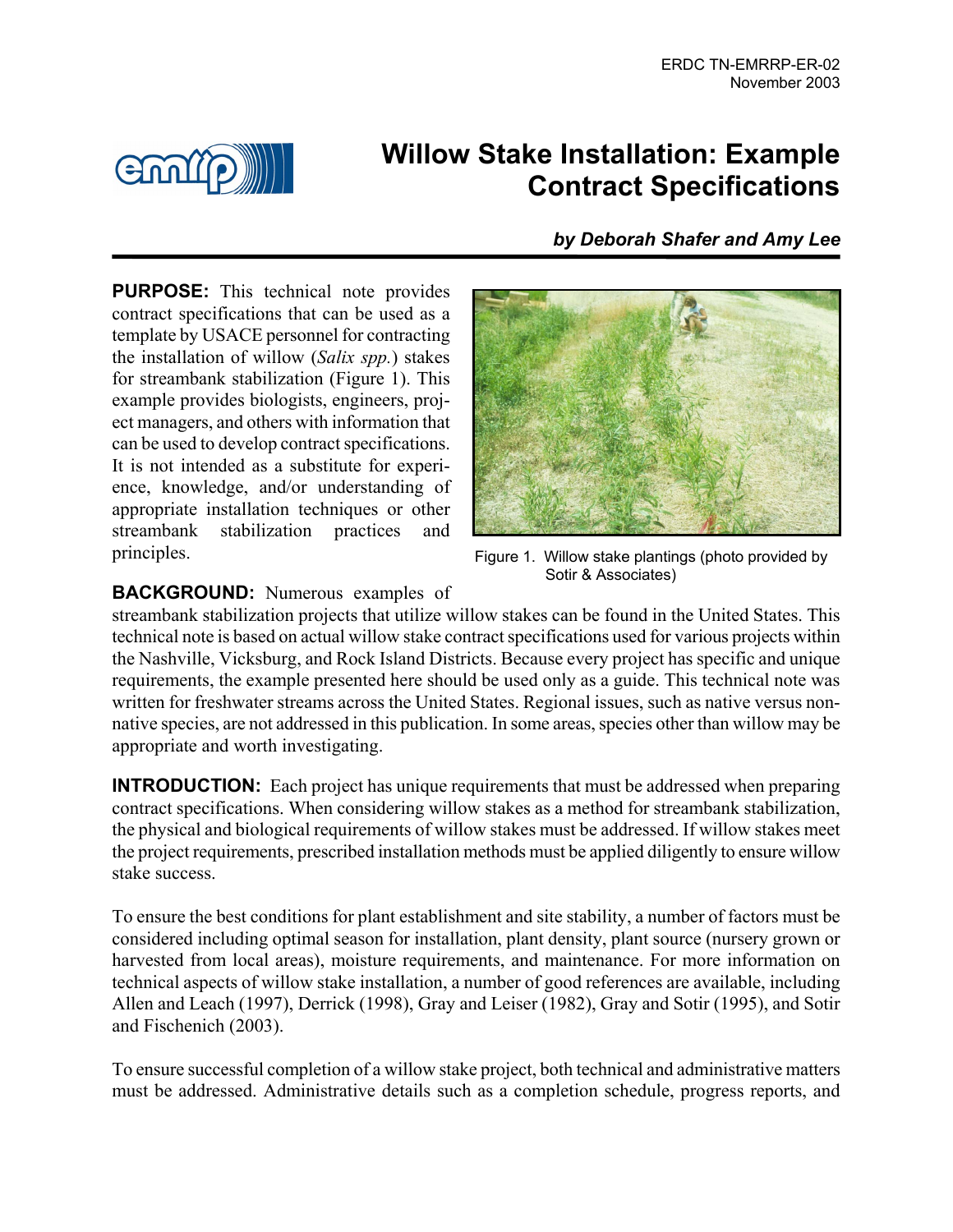method of payment must be included in the contract. Contract specifications must be concise and explicit and should be limited to specific types of work. It is better to write multiple contracts for diverse types of project work.

Willow stake installation is labor-intensive. Service contracts secure a service based on a fixed effort (number of acres to be planted) at a fixed price (dollars/acre). Service contracts are a competitive form of procurement with the contract generally being awarded to the contractor that can provide the "best value." Best value is determined by taking into account such factors as prior experience, facilities, equipment, manpower, availability, and price. Other contract types may be more appropriate for a particular project. Contact District procurement offices at the beginning and throughout the life of a project to ensure the most appropriate vehicles are implemented in an efficient manner.

Effective contract management requires frequent meetings with the Contractor, preferably on site, to ensure an understanding of all aspects of the contract. Inspection of the work site during the life of the contract, including establishment period, is essential. Report, document, and correct all deficiencies.

The remainder of this technical note provides example contract specifications for willow stake installations. Explanatory notes are provided in text boxes throughout the example.

**ACKNOWLEDGEMENTS:** The authors would like to express appreciation to the following people who provided information and/or materials for this technical note:

Randy R. Brown, CEMVK-CT-C Emily G. Carr, CELRN-EC-G Glenda J. Hill, CEMVK-ED-D Freddie S. Rush, CEMVD-TD-TE Robbin B. Sotir, Sotir & Associates Dwight A. Staton, CEMVK-ED-D Richard C. Turner, CEMVM-ED-D

**POINTS OF CONTACT:** For additional information, contact Ms. Amy A. Lee (601 - 634-2238; [Amy.A.Lee@erdc.usace.army.mil\)](mailto:Amy.A.Lee@erdc.usace.army.mil), Ms. Deborah Shafer (601-634-3650; [Deborah.J.Shafer@](mailto:Deborah.J.Shafer@erdc.usace.army.mil)  [erdc.usace.army.mil\)](mailto:Deborah.J.Shafer@erdc.usace.army.mil), or the manager of the Ecosystem Management and Restoration Research Program, Mr. Glenn Rhett (601-634-3717; [Glenn.G.Rhett@erdc.usace.army.mil\)](mailto:Glenn.G.Rhett@erdc.usace.army.mil). This technical note should be cited as follows:

Shafer, D., and Lee, A. A. (2003). "Willow stake installation: Example contract specifications," *EMRRP Technical Notes Collection* (ERDC TN-EMRRP-ER-02), U.S. Army Engineer Research and Development Center, Vicksburg, MS. *[http://www.wes.army.mil/](http://www.wes.army.mil/el/emrrp/tnotes.html)  [el/emrrp/tnotes.html](http://www.wes.army.mil/el/emrrp/tnotes.html)*

#### **REFERENCES**

Allen, H. H., and Leech, J. R. (1997). "Bioengineering for streambank erosion control, Report 1 Guidelines," Technical Report EL-97-8, U.S. Army Engineer Research and Development Center, Vicksburg, MS.

Construction Specifications Institute. (1995). "MasterFormat: Master list of numbers and titles for the construction industry." Construction Specification Institute, Alexandria, VA.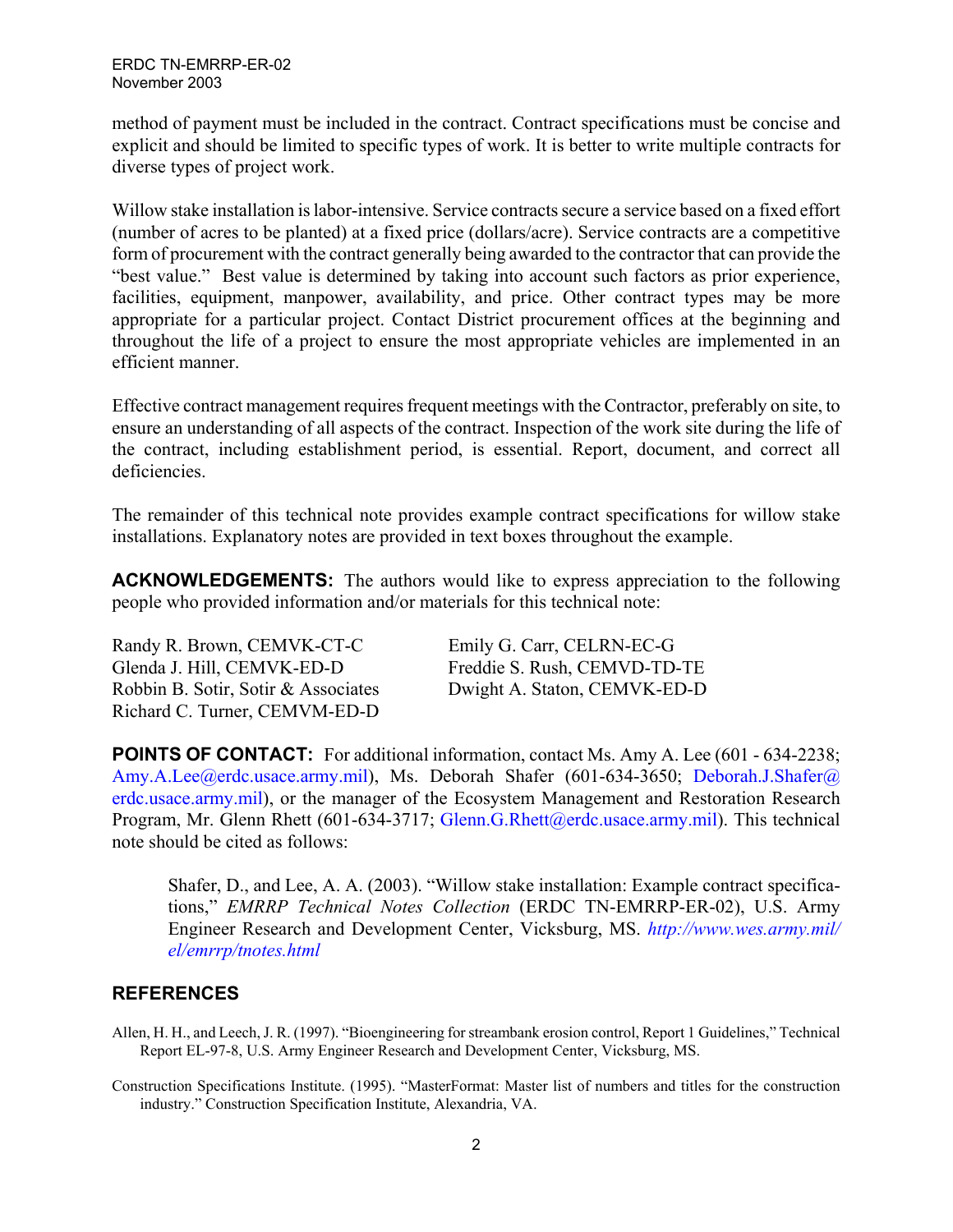- Derrick, D. L. (1998). "Two cost-effective bioengineering techniques, willow curtains and willow poles." *Engineering approaches to ecosystem restoration: ASCE conference proceedings: 1998 Wetlands Engineering & River Restoration Conference. Denver*.
- Gray, D. H., and Leiser, A. T. (1982). *Biotechnical slope protection and erosion control*. Van Nostrand Reinhold, New York.
- Gray, D. H., and Sotir, R. B. (1995). "Biotechnical stabilization of steepened slopes." *Proceedings of the 746<sup>th</sup> Annual Meeting of the Transportation Research Board*. Washington, DC.
- Sotir, R. B., and Fischenich, R. C. (2003). "Live stake and joint planting streambank and erosion control," in publication, *EMRRP Technical Notes Collection*, U.S. Army Engineer Research and Development Center, Vicksburg, MS. *<http://www.wes.army.mil/el/emrrp>*
- U.S. Army Corps of Engineers. (1993). "Engineering and Design: Plans and Specifications for Civil Works Projects," Engineer Regulation 1110-2-1200, Washington, DC.
- U.S. Army Corps of Engineers. (1998). "Engineering and Design: Specifications," Engineer Regulation 1110-1-8155, Washington, DC.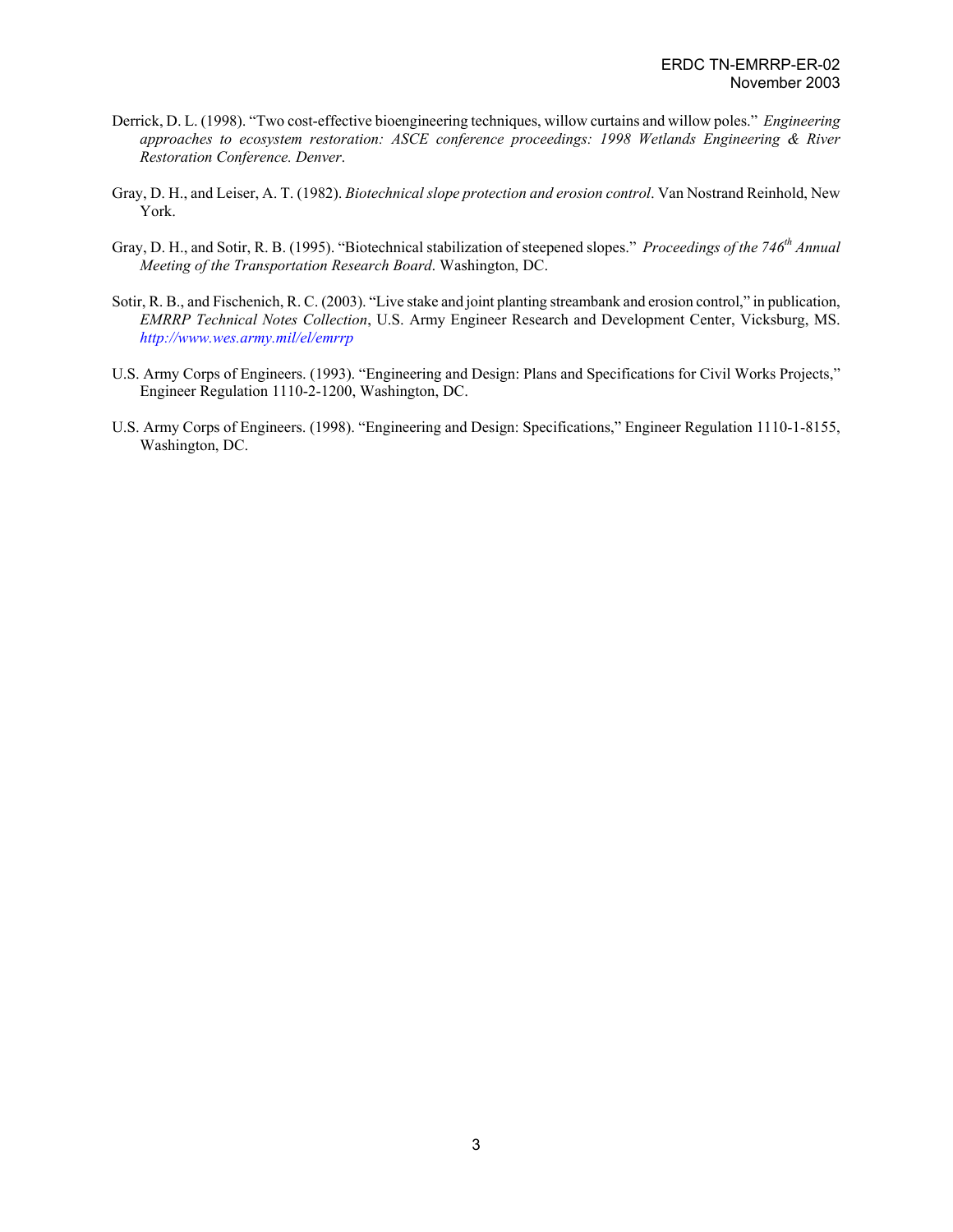# **EXAMPLE CONTRACT SPECIFICATIONS1,2**

## SECTION TABLE OF CONTENTS

## **SECTION 02900<sup>3</sup>**

## WILLOW STAKES

#### PART 1 GENERAL

- 1.1 Scope
- 1.2 References
- 1.3 Definitions
- 1.4 Contractor Qualifications
- 1.5 Submittals
- 1.6 SD-01 Data
- 1.7 SD-08 Statements
- 1.8 SD-13 Certificates
- 1.9 SD-18 Records

#### PART 2 PRODUCTS

- 2.1 Source of Plant Materials
- 2.2 Plant Materials
- 2.3 Collection, Delivery, Handling, and Storage
	- 2.3.1. Collection
	- 2.3.2. Delivery
	- 2.3.3. Handling
	- 2.3.4. Storage
	- 2.3.5. Miscellaneous Material

#### PART 3 EXECUTION

- 3.1 Site Preparation
- 3.2 Irrigation System Installation
- 3.3 Dormant Live Stake Installation
- 3.4 Maintenance and Monitoring
- 3.5 Approval and Payment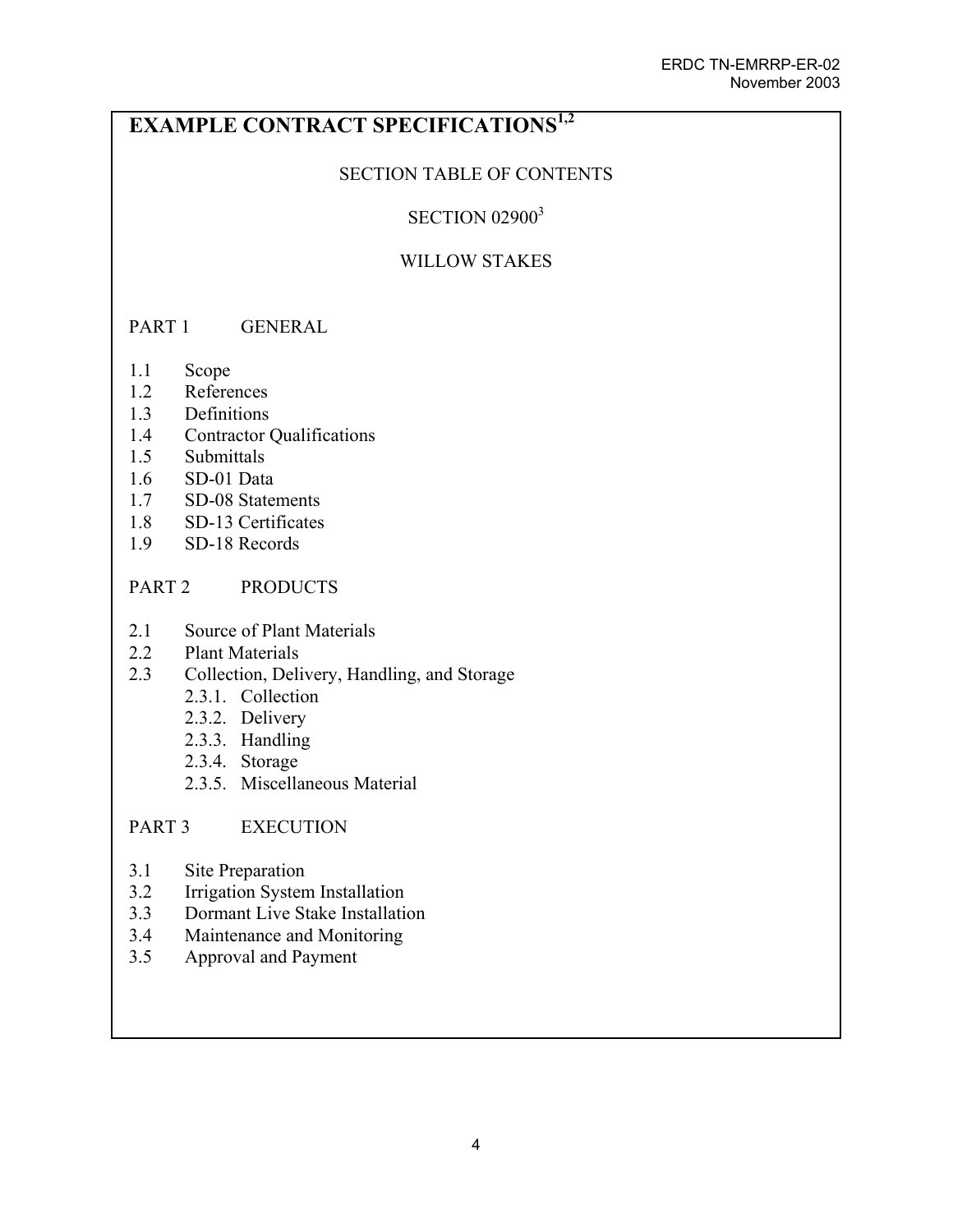## PROJECT TITLE **SECTION 02900**<sup>3</sup>  **– Willow Stakes**

<sup>1</sup> All engineering and design specifications for Corps projects must be prepared in accordance with ER 1110-2-1200 and ER 1110-1-8155. All Corps offices are required to use SPECSINTACT to prepare construction specifications (HQUSACE memorandum – 14 April 1997). The Corps adopted standards from the "MasterFormat" (Construction Specifications Institute 1995).

 $2\;\text{In an effort to standardize contracting requirements among federal agencies, a new set of }\frac{1}{2}\;\text{The same set of the two sequences are given by the following theorem.}$ Unified Facilities Guide Specifications have recently been approved for use by the Army, Navy, and Air Force. For an update, go to TECHINFO on the Internet at: *<http://www.hnd.usace.army.mil/techinfo/gspec.htm>***.** 

<sup>3</sup> This number refers to the section entitled "Bioengineering" in the MasterFormat (Construction Specifications Institute 1995). If applicable, the last two digits of the section number may be changed to reflect a more specific subsection as described in Section 02900

# **PART 1 GENERAL**

# **1.1 Scope**

The work covered by this section includes all labor, equipment, live cut branches, and supplies needed for the construction of bioengineering treatments in the reaches designated in the drawings<sup>4</sup> and as specified herein.

<sup>4</sup> "Drawings" are referred to throughout this technical note. In an actual contract, scale drawings showing site location and other information would be included as part of the contract. Drawings are not included here.

#### **1.2 References**

*Comment:* Materials, workmanship, and equipment must be described by reference to nationally recognized industry and technical society specifications and standards. Standards that are adopted as actual contract specifications should be included in the "REFERENCES" subsection. For the purposes of this example, three potentially relevant references have been listed.

The publications listed below are referred to hereafter by basic designation only and form a part of this specification to the extent indicated by the reference thereto: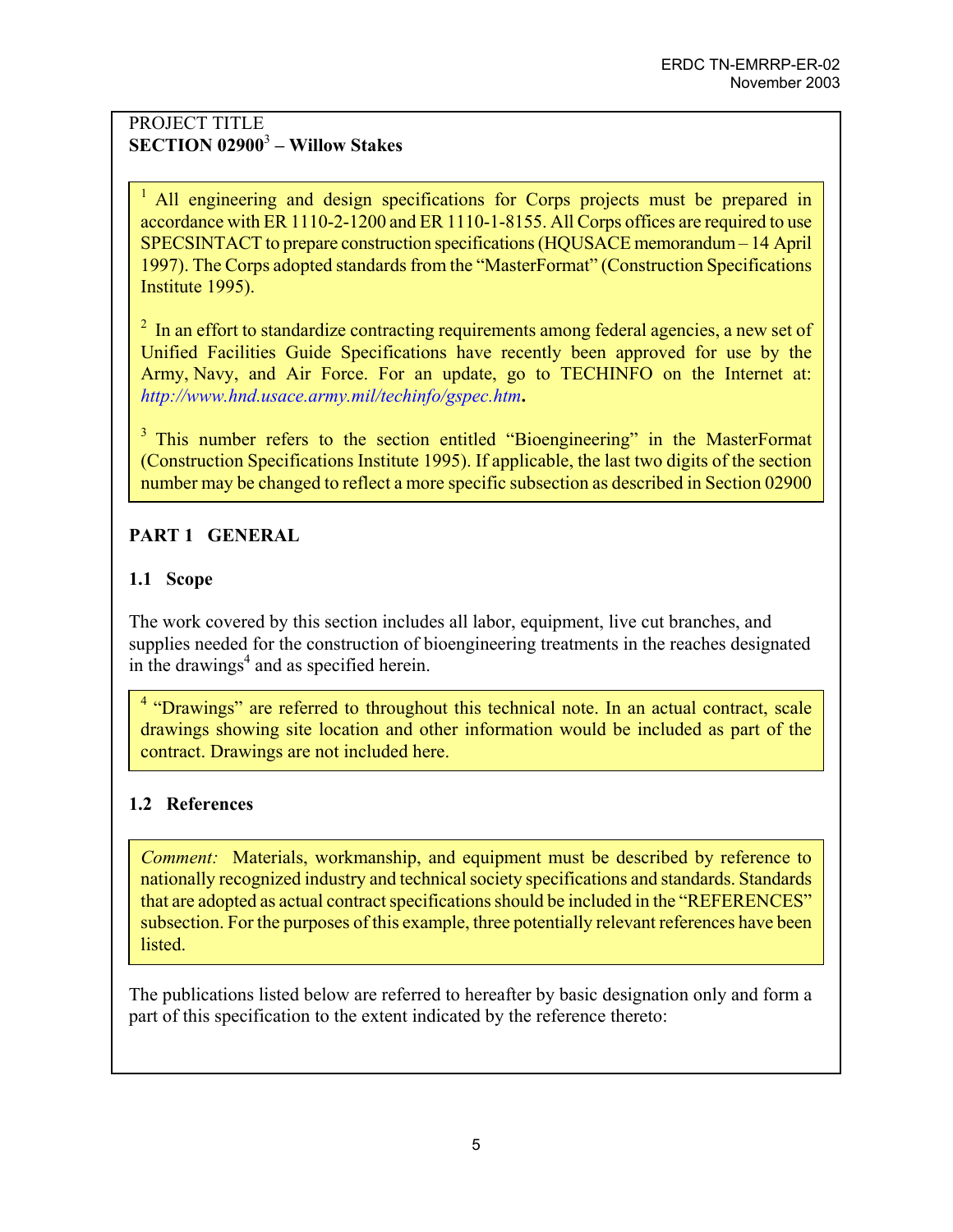ASTM International. (2003). D6765-02 Standard Practice for Live Staking.

Illinois Department of Transportation (ILDOT). (1 Jul 1994). "Standard Specifications for Road and Bridge Construction."

Tennessee Department of Transportation (TDOT). (1993). "Standard Specifications for Road and Bridge Construction."

#### **1.3 Definitions**

*Comment:* To ensure clear communications between the Corps and Contractors, all projectspecific terms should be defined in this section.

Dormant Season – The non-growing season for woody species, when they have set their buds, and photosynthesis in the leaves has stopped (top growth is no longer occurring).

Harvesting Site – Approved existing, natural, native growing sites that lie within a 40-mile radius of the project site, or approved cultivated sites.

Toe of Bank – The break in slope at the top of the shore where the bank begins.

## **1.4 Contractor Qualifications**

The contractor shall be a company that specializes in willow stake installation with a minimum of 5 years documented experience. The contractor shall furnish information substantiating its capability to provide staff expertise and suitable and sufficient quantity of equipment and labor to meet contract deadlines. Proof of capability will include monitoring and evaluation reports, letters of recommendation from previous clients noting specific projects, and written commentary from public agency personnel.

#### **1.5 Submittals**

The following shall be submitted in accordance with Section 01330 SUBMITTAL PROCEDURES of Corps of Engineers Guide Specification (CEGS-01330).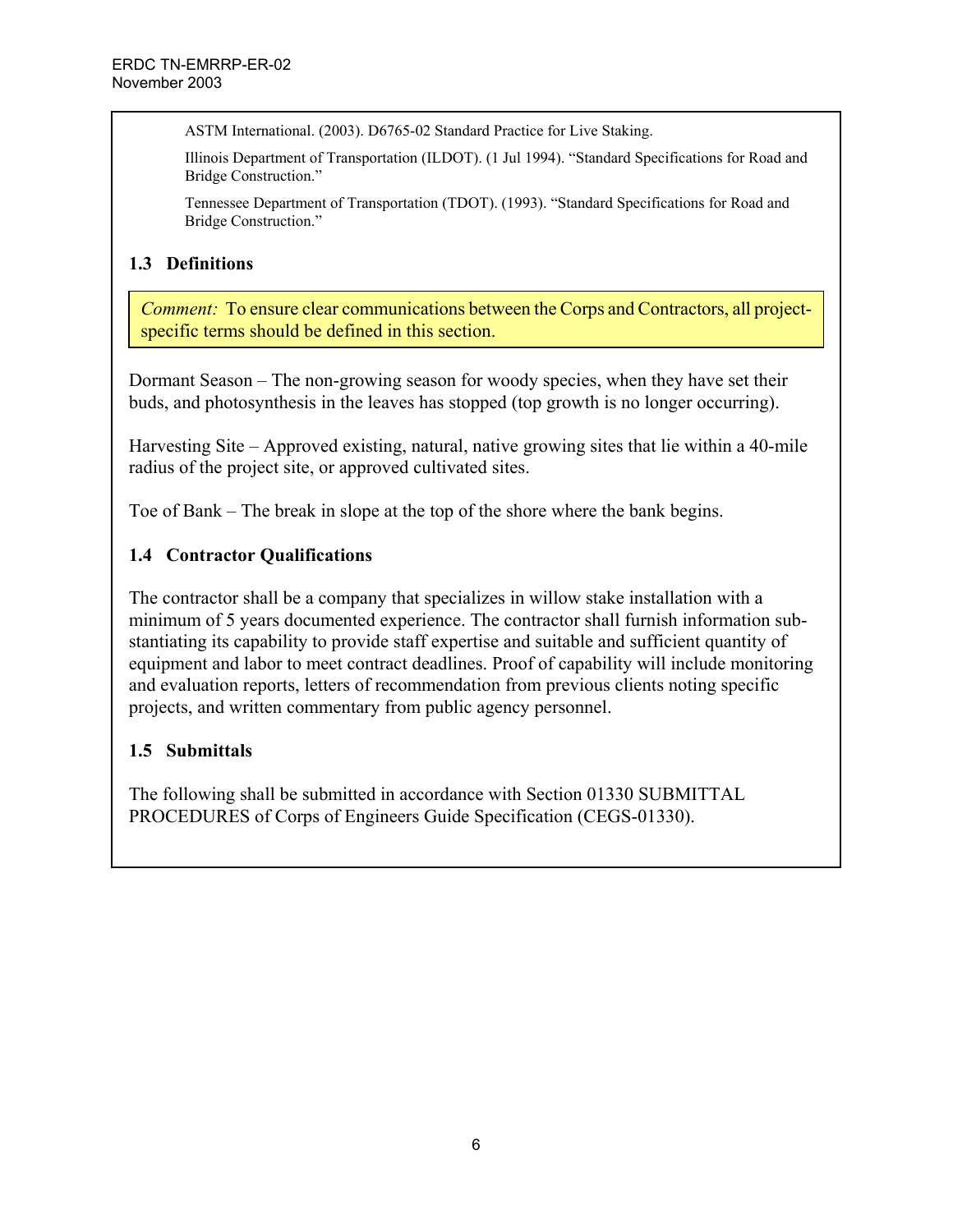*Comment:* CEGS defines "Submittals" as "shop drawings, product data, samples, and administrative submittals presented for review and approval." This section of the contract provides details about documentation required as part of the project.

 Limit submittals to those necessary for adequate quality control. One of the primary factors in determining if a submittal is required is the importance of the item to the success of the project.

Submittals may be classified as "government approval" (GA) or "for information only" (FIO). In practice, use of the designations "GA" and "FIO" varies among Districts and may have as much to do with past failures and successes with contractors as with District policy.

The submittal description "SD" numbering system comes from the Unified Facilities Guide Specifications (March 2001). Standard descriptions of 11 possible categories of submittals can be found. An update on SD designations can be found at the SpecsIntact Website: *http://specsintact.ksc.nasa.gov*

#### **SD-01 Data Equipment; FIO**

Written description of the proper collecting, storing, shipping, handling, and planting techniques and methods, equipment, and tools to be used.

*Comment:* If the Corps Contracting Officer believes that there is a need for information about various aspects of the project, that information can be requested as part of the Data subsection. CEGS defines "Data" as "submittals which provide calculations, descriptions, or documentation regarding the work."

**SD-08 Statements Delivery; FIO Delivery Schedule for equipment and plants.** 

*Comment:* The Statements subsection allows the Contracting Officer to request information about how the project will be accomplished. CEGS defines "statements" as "a document, required of the Contractor, or through the Contractor, from a supplier, installer, manufacturer, or other lower tier Contractor, for the purpose of confirming the quality, or orderly progression of a portion of the work by documenting procedures, acceptability of methods or personnel, qualifications, or other verifications of quality."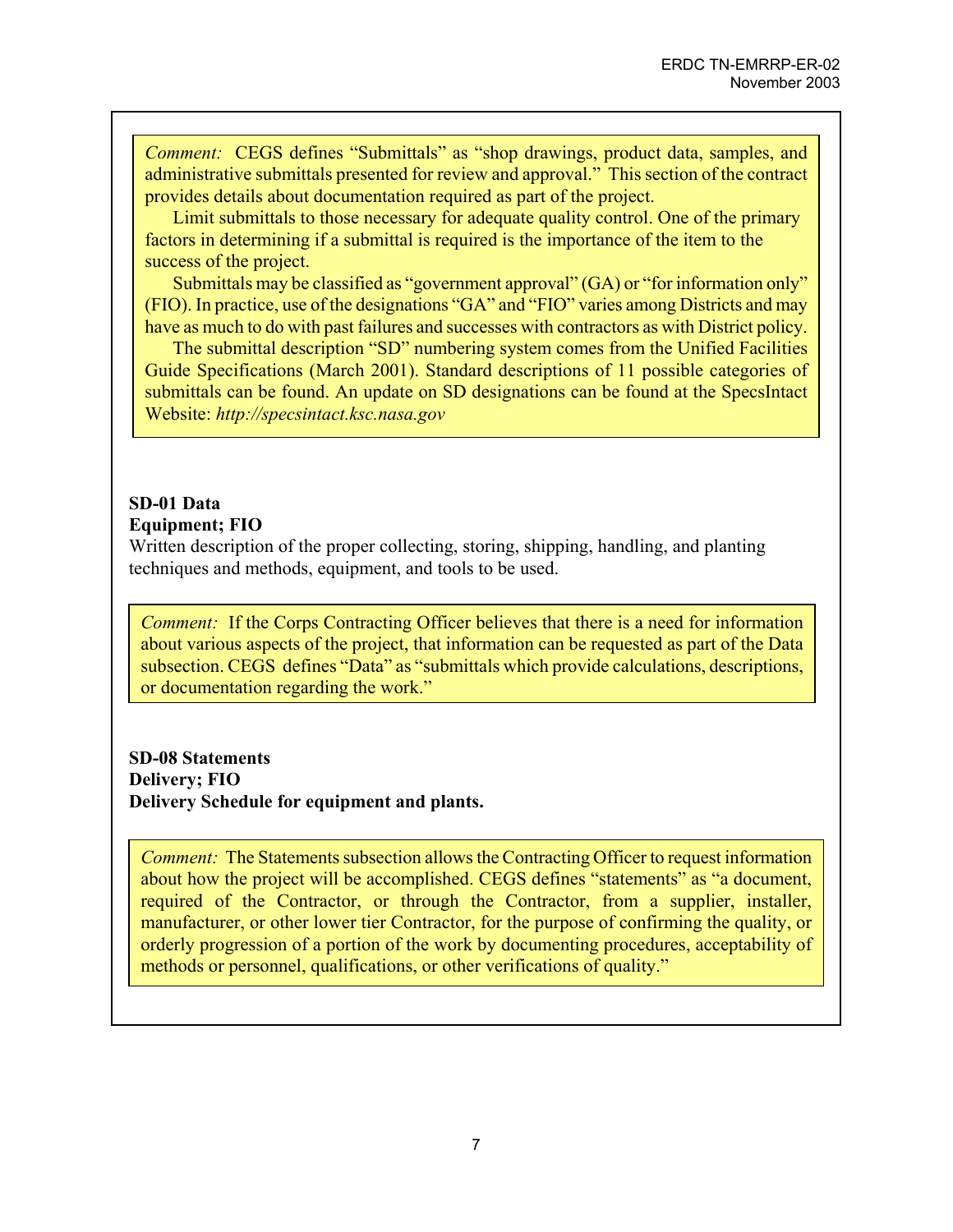## **SD-13 Certificates**

Prior to delivery of material, Certificates of Compliance shall be submitted certifying that materials meet the specified requirements. Where such certification requires a laboratory test, the test shall be certified and reported as part of the Certificate of Compliance. Testing shall be performed by an approved independent laboratory within 30 days of the submittal of reports. Certified copies of the reports shall be provided for the following:

- *a.* **Plant stock. Nursery name, genetic purity, and/or location of source.**
- *b.* **Fertilizers. Manufacturer's chemical analysis and application.**
- *c.* **Manufacturer's data. Installation and application procedures, specification data sheet for irrigation systems.**

*Comment:* CEGS defines "Certificates" as "statements signed by an official authorized to certify on behalf of the manufacturer of a product, system, or material meeting specified requirements." This subsection allows the Contracting Officer to require information certifying suitability of some aspect of the quality or nature of materials or labor used in the project. In projects for which maintenance of genetic integrity of plants is considered important, this section can require certification documenting the origin of plant material. The statement must be dated after the award of the contract, must state the Contractor's name and address, project name and location, and list the specific requirements which are being certified.

#### **SD-18- Records**

**Maintenance; FIO Maintenance work performed, area repaired or reinstalled, diagnosis for unsatisfactory survival.** 

*Comment:* CEGS defines "records" as "documentation to record compliance with technical or administrative requirements. This section allows the Contracting Officer to request records documenting compliance with various contract requirements.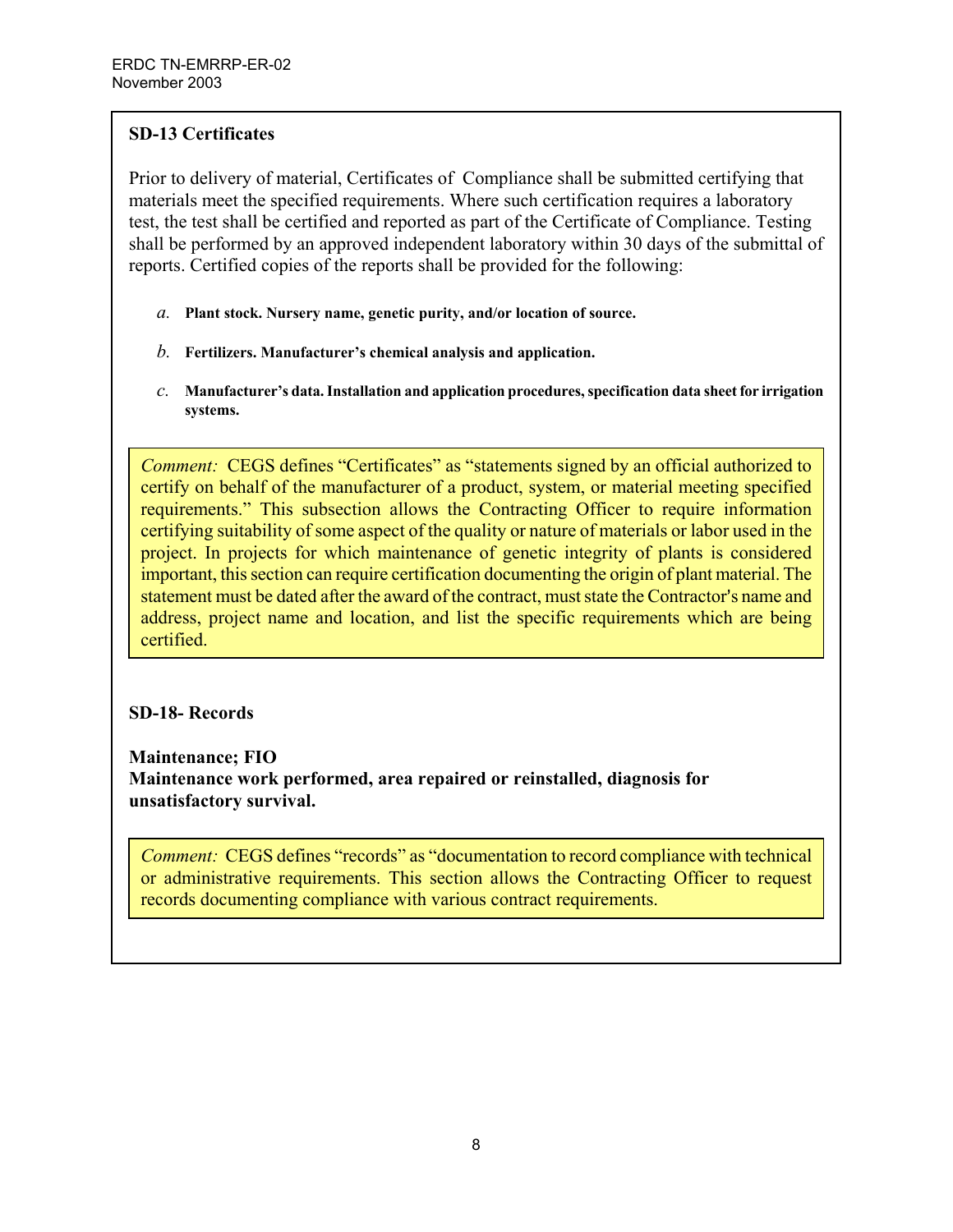# **PART 2 PRODUCTS**

# **2.1 Source of Plant Materials**

It is the intent of this project to use woody plant cuttings collected on site. However, if topquality cuttings are not available or are of insufficient quantity on site, then the Contractor may obtain cuttings from other local sources. Arrangements for alternate sources of woody plant cutting are completed by and at the expense of the Contractor. The Contractor shall provide the Project Manager with a Letter of Agreement signed by the Contractor and landowner specifying the terms for collection of cuttings. The Project Manager must approve the source of all cuttings, in writing. Woody plant cuttings, not collected within the project boundary, will be inspected by the Project Manager at the growing site and approved prior to delivery. Such inspection does not preclude right of rejection at the project site.

*Comment:* When alternate sites are used as plant sources, the Contractor must obtain approval from the landowners and regulatory agencies. In addition, care must be taken to ensure the harvest area is not denuded or damaged.

# **2.2 Plant Materials**

Willow stakes are woody plant cuttings, capable of rooting, that are taken from trees and shrubs. All plant materials must be top quality stock. Plant materials shall be true to species. They shall be sound, healthy specimens and first-class representatives of their species. Plant materials that have serious injuries, insect pests, diseases or are shriveled, will be rejected.

Willow stakes shall be cut from approved sources using a sharp tool. Live willow stakes shall be from 5 to 8 ft in length with a basal end of 0.5 to 1.5 in. in diameter. The top ends shall be blunt; butt ends shall be angled at 45 degrees. Stakes shall be stripped of all stems and leaves, taking care to minimize scarring or bruising of the willow stakes. Immediately upon cutting, willow stakes will be placed in water in a shaded area.

# **2.3 Collection, Delivery, Handling, and Storage**

The Contractor shall provide for the proper collection, care, storage, and handling of plant materials before planting. During all stages, the plant materials shall be protected from exposure to wind and direct sunlight.

# **2.3.1 Collection**

Collect willow stakes while dormant, between October 1 and February 28. They shall be planted no later than May 31.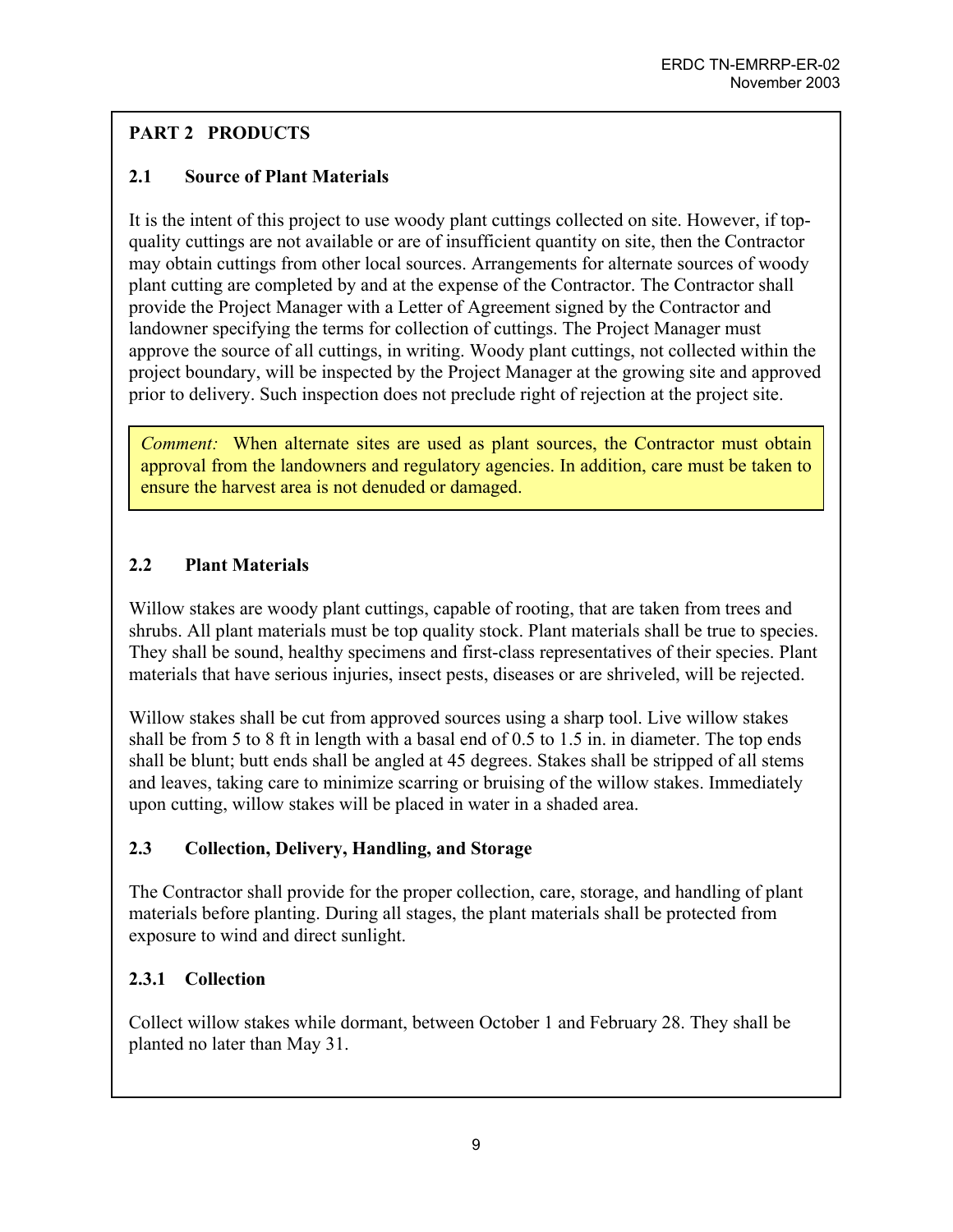*Comment:* Time frames for collecting and planting willow stakes vary from region to region. Also, seasonal variations may impose an adjustment to schedules.

# **2.3.2 Delivery**

The Contractor shall notify the Project Manager of the delivery schedule in advance so the plant materials may be inspected upon arrival at the job site. The Project Manager will inspect the cuttings for damage immediately upon receipt. Unacceptable cuttings will be removed from the job site immediately and disposed of at an authorized site.

# **2.3.3 Handling**

Install willow stakes within 6 hr of collection. If planting does not occur within 6 hr, plant material must be properly stored according to the guidelines given in the following section (Part 2.3.4.).

# **2.3.4 Storage**

All woody plant cuttings collected more than 12 hr prior to installation, must be carefully bound, secured, and stored submerged in clean fresh water for a period of up to two weeks. Outdoor temperatures must be less than 50 degrees F and temperature indoors and in storage containers must be between 34 and 50 degrees F. If the willow stakes cannot be installed during the dormant season, cut during the dormant season and hold in cold storage at temperatures between 33 and 39 degrees F for up to 2 months.

# **2.3.5 Miscellaneous Materials**

The contractor will provide and install materials appropriate to irrigate the willow stakes for a period of two growing seasons or until the willow stakes are established, as indicated by foliage development.

# **PART 3 EXECUTION**

# **3.1 Site Preparation**

Grade the bank geometry of the project area to a uniform 3:1 slope. Log revetments shall be placed upstream of the project area per project design specifications described in the site drawing. The Contractor shall be responsible for correcting any erosion damage prior to planting.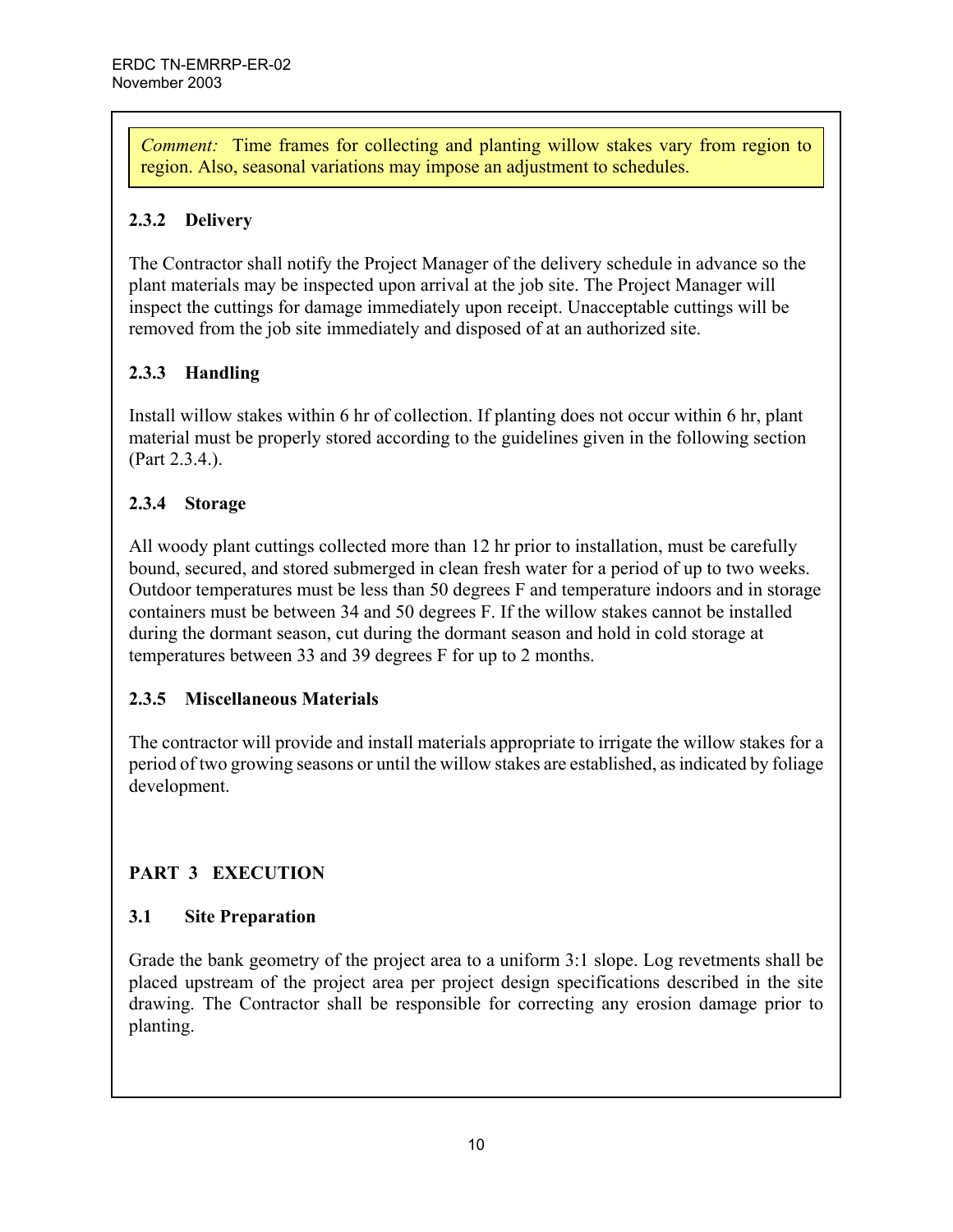*Recommendation:* Geomorphic characteristics such as bank geometry are important for the success of a project. Eroded, undercut, or steep slopes require grading prior to installation. The slope angle varies with soil type. For instance, sand has an angle of repose of approximately 30 deg, whereas clay can withstand a much steeper slope. Where undercutting is a problem, the toe of the bank should be protected with a hard structural treatment. (Allen and Leech 1997). It is not recommended that willow stakes be planted in areas exhibiting geotechnical failure (large block failures, soil and mud slides, etc.) (Derrick 1998).

## **3.2 Irrigation System Installation**

A drip irrigation system that will deliver 0.5 gal per hour during dry conditions shall be installed in preparation to receiving the willow stakes and poles (see site drawing).

*Recommendation:* Texture, structure, and depth affect water holding capacity of a soil and need to be considered when determining water retention requirements or designing supplemental irrigation requirements (Allen and Leech 1997).

## **3.3 Dormant Live Stake Installation**

Prior to placement or installation of willow stakes, the Contractor shall flag all plant material locations for approval. The Project Manager may require adjustments to plant material locations to meet field conditions. Actual planting shall be performed during above periods only when weather and soil conditions are suitable and in accordance with locally accepted practice, as approved by the Contracting Officer. Deviation from the above planting dates will be permitted only when approved in writing by the Contracting Officer.

Plant materials shall be placed at 4-ft intervals as indicated on the drawings and as specified and shall follow other general planting practices considered normal and prudent by nursery tradesmen. Eighty percent of the stake will be installed below ground, leaving only twenty percent of the willow stake extending above ground. Stakes shall be placed deep enough to reach wet soil during dry summers (3-5 ft).

*Comment:* Depth to water table varies greatly from region to region. This is a critical factor for success of the project, especially in arid and semi-arid regions. Contract specifications should reflect site-specific requirements.